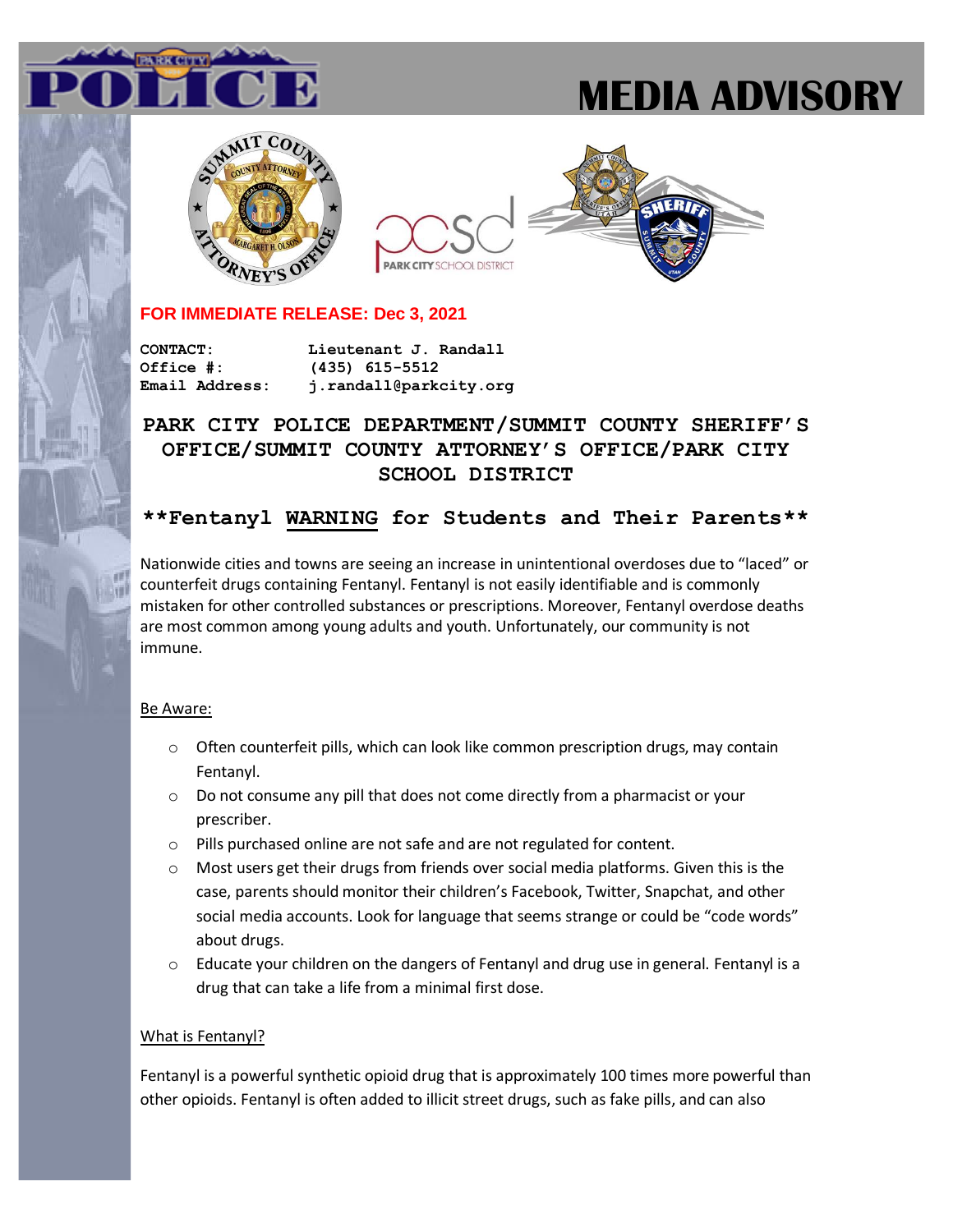appear in liquid or powder forms. Law enforcement is also seeing this dangerous drug accompanying marijuana, vaping substances, counterfeit "gummies", and other forms of "candy". Fentanyl and other opioids cause overdose by slowing respiration rates to the point of eventual death. Fentanyl does not have a taste or smell and is non-distinguishable by sight from other drugs, prescription or illicit. Fentanyl can easily be ingested just by breathing it into one's lungs or can be quickly absorbed through the skin. This substance is incredibly dangerous!

#### Where Are We Seeing Fentanyl Locally?

- o Summit County Law Enforcement has seen Fentanyl overdoses and seized drugs containing Fentanyl in our community at large and in our schools.
- $\circ$  In our area, Fentanyl is most commonly seen in blue, greenish, or pale colored counterfeit pills. These pills may have markings like "M30"and sometimes as "K9," "215," and "v48." Fentanyl may also be in a powder form, most commonly white in color.
- $\circ$  Oxycodone and OxyContin pills that are sold on the street or online likely contain fentanyl.
- o The amount of fentanyl found in a specific pill can vary. Ingesting a counterfeit pill or substance might get the user high, but it might also end their life. Unfortunately, there is no way of knowing until it's too late.

## How Can We Prevent Fentanyl Overdoses?

- o Understanding the signs of overdose or excessive opioid use is crucial. Signs of potential overdose:
	- $\checkmark$  Won't wake up or it's difficult to awaken them
	- $\checkmark$  Slow or labored breathing/not breathing
	- ✓ Pale, cool skin
	- $\checkmark$  Blue lips or fingernails
	- $\checkmark$  Abnormal snoring pattern (unusually loud)
	- $\checkmark$  Extreme drowsiness
- $\circ$  If you witness an overdose, call 9-1-1 right away. Utah's Good Samaritan laws will protect you and the person who is overdosing from drug possession charges or liabilities.
- $\circ$  Administer naloxone (Narcan), a nasal spray that counteracts the life-threatening effects of an opioid overdose. Find out where you can get Narcan at [http://www.utahnaloxone.org/.](http://www.utahnaloxone.org/)
- o Properly dispose of unused or expired medications, and if you think your children do not know where they are hidden, think again. The Park City Police Department, Summit County Sheriff's Office, as well as Local law enforcement agencies nationwide have medication disposal boxes for unused or expired medications in their lobbies for your convenience.